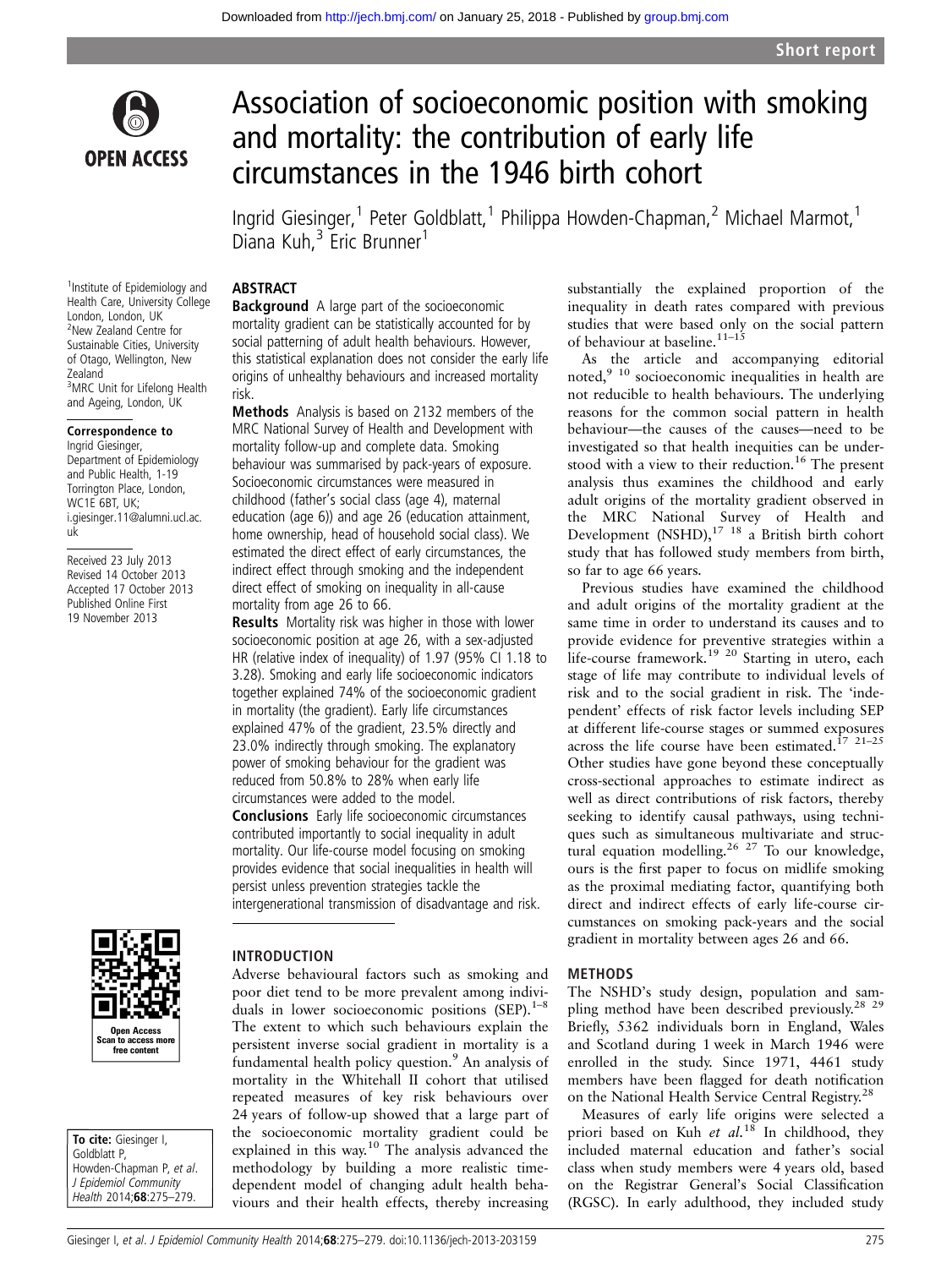#### Short report

member educational attainment and home ownership by 26 years.18 Head of household's social class (RGSC at age 26) was derived from study member and spousal social class, and uses the class of the resident male in the house, if present, or female's class if not. The relative index of inequality (RII) based on RGSC age 26 was used in the Cox regression analysis of mortality.

Data for smoking over the life course, up to maximum age 64, were collected at successive sweeps of the cohort and summarised in pack-years.<sup>30</sup> A pack-year is equal to smoking one pack of 20 cigarettes each day for 1 year. Age of initiation was set at the mean (age 16) for those with missing data. The association between early life origins and smoking cessation by age 36 was explored through logistic regression. Among individuals with a history of smoking, ex-smokers were compared with current smokers to determine the odds of continued smoking at age 36.

Cox's proportional hazards regression was used to study the relationship between life-course SEP and mortality, mediated by smoking behaviour (pack-years). Failure event was set as mortality; entry into the study was set to month 312 (age 26) and follow-up was until death, emigration or month 800 (age 66). The sex-adjusted HR for mortality based on the RII constituted the base model that was further adjusted for individual and combined covariates as follows (those with missing covariates were excluded):

- $\triangleright$  Base model: RII (age 26)+sex
- ▸ Model A: Base+early childhood SEP indicators
- ▸ Model B: Base+early adult SEP indicators
- ▸ Model C: Base+pack-years smoked
- ▸ Model D: Base+early childhood and early adult SEP indicators
- ▸ Model E: Base+early childhood and early adult SEP indicators+pack-years smoked

The percentage reduction in the coefficient for RII was used to calculate the mediation proportion (attenuation) for each adjustment using the formula

$$
(\beta_{\rm RHI\text{-}base}\text{-}\beta_{\rm RHI\text{-}model})/(\beta_{\rm RHI\text{-}base})\times 100\%.
$$

The bootstrap method with 2000 re-samplings was used to calculate 95% CIs for the table 3 attenuation models.

#### RESULTS

Of the 5362 study members, 2132 were eligible for analysis after excluding observations with missing covariates (n=2508, smoking pack-years was the single largest contributor; n=943) or death, emigration or study withdrawal prior to age 26 (n=722). Those excluded were compared with those included in the analysis. There were at most small differences in sociodemographic and behavioural variables between the two groups (data not shown).

Childhood circumstances predicted adult smoking habits at age 36 (table 1): individuals with fathers in a manual social class had higher odds of continued smoking compared with nonmanual. Those whose mothers had only primary education were more likely to continue smoking compared with those whose mothers had secondary level education. Smoking increased the mortality risk by 2% per pack-year smoked (table 2). Compared with those owning/buying their home at age 26, those who rented had an increased mortality risk.

The separate contribution of each covariate to the social gradient in mortality was estimated using the RII for RGSC at age

Table 1 ORs for continued smoking by age 36 for indicators of childhood socioeconomic position (age 4) obtained by logistic regression (current smoker vs ex-smoker and never smoker), 1768 study members

|                       | OR, sex adjusted (95% CI) |  |
|-----------------------|---------------------------|--|
| Father's social class |                           |  |
| Non-manual            |                           |  |
| Manual                | 1.61 (1.32 to 1.95)       |  |
| Father's education    |                           |  |
| Secondary level       |                           |  |
| Primary only          | 1.25 (1.01 to 1.53)       |  |
| Mother's education    |                           |  |
| Secondary level       |                           |  |
| Primary only          | 1.62 (1.29 to 2.03)       |  |

26 (table 2). Smoking (pack-years) accounted for 51% of the social gradient in mortality in the cohort based on social class at age 26.

#### Direct and indirect pathways to mortality

Childhood and early adult SEP indicators were added to the base model by life stage (table 3). Early childhood indicators combined (model A) accounted for 18% of the mortality gradient. Early adult indicators (model B) accounted for about double the proportion (35%) of the mortality gradient. The combination of early childhood and early adult indicators attenuated the mortality gradient by 47% (model D), a proportion approaching that attributable to smoking (51%, model C). Considering smoking history together with early life origins in the full model (model E), the proportion of the gradient explained is 74%.

The attenuating effects in models C, D and E were decomposed to quantify the life-course pathway model (figure 1). The direct smoking effect (28% of inequality in mortality explained) is derived from the difference between the full model E (74% explained) and the early life-course model D, which omits smoking (47% explained). Comparing model C with the direct smoking effect provides the indirect effect of early life mediated by smoking (51–28%). To account for the direct effect of early life origins, the indirect effect through smoking is taken from the total early life effect (23.5% explained).

#### **DISCUSSION**

This study highlights the major role of early life circumstances as causes of inequalities in health. It emphasises how important it is, in the context of the policy debate, to recognise the intergenerational transmission of risk and the accumulation of disadvantages that can occur during childhood. $31$  First, the combination of material and psychosocial conditions in childhood was almost as powerful as smoking in accounting for the inequality in adult mortality experienced in this cohort. Second, the effects of early life circumstances were seen to extend far into adult life and to influence mortality risk by shaping continued exposure to smoking and by implication other risk behaviours that were omitted so as to facilitate analytic clarity. Smoking history was in substantial part attributable to early life circumstances, characterised by father's occupational class and mother's level of education.

There is considerable evidence for the operation of pathways that connect early life disadvantage with poor health and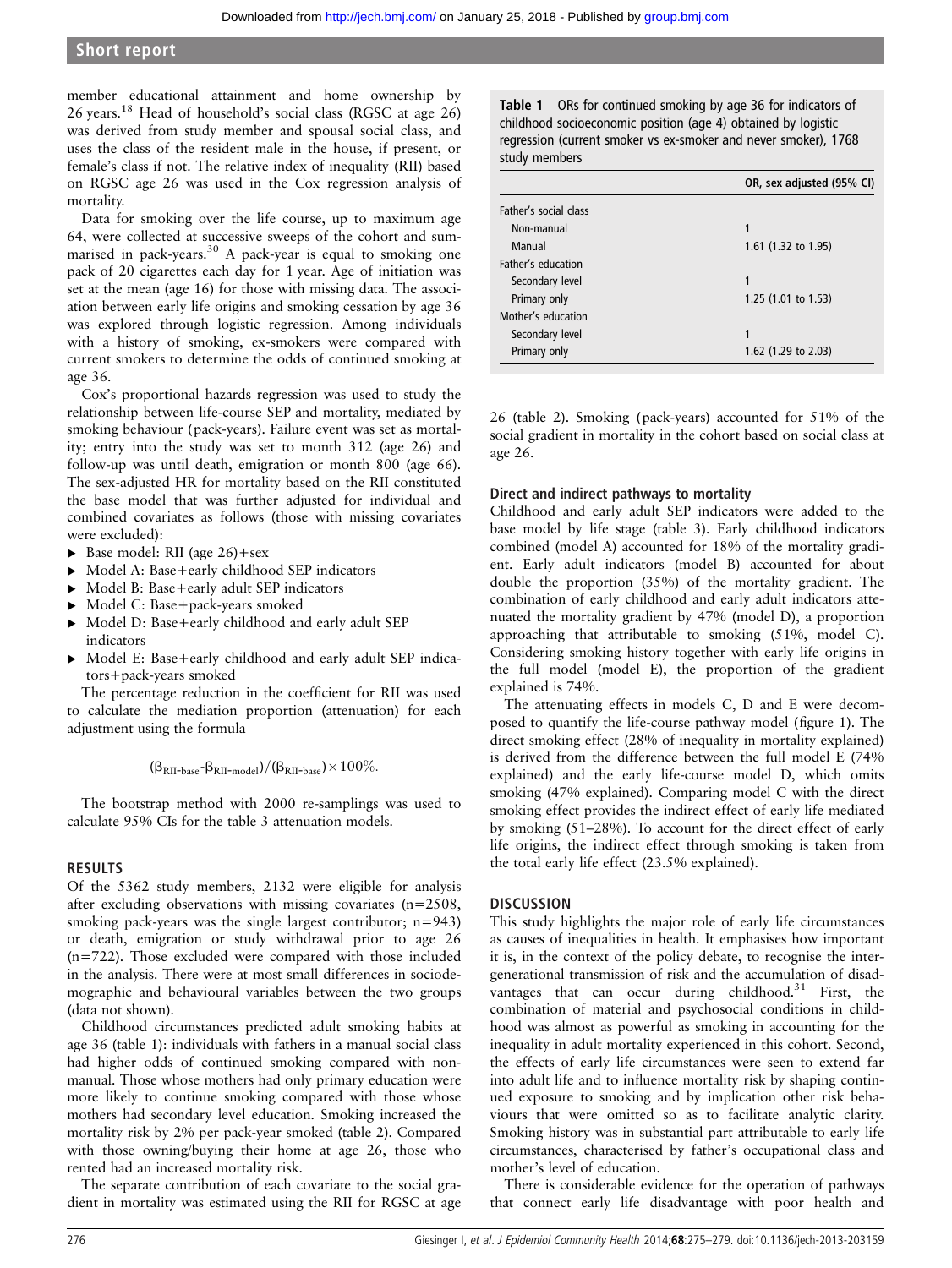|                                     | All-cause mortality                                                            |                                       |                                          |  |
|-------------------------------------|--------------------------------------------------------------------------------|---------------------------------------|------------------------------------------|--|
| <b>Adjustment variables</b>         | HR for risk factor, sex adjusted (95% CI)                                      | Relative index of inequality (95% CI) | % Change in relative index of inequality |  |
| Sex (base model)                    | $0.84$ (0.64 to 1.12)                                                          | 1.97 (1.18 to 3.28)                   | <b>Baseline</b>                          |  |
| Early life indicators (age 4)       |                                                                                |                                       |                                          |  |
| Father's social class               | 1.09 (0.80 to 1.50)                                                            | 1.86 (1.08 to 3.21)                   | $-8.3$                                   |  |
| Mother's education                  | 1.30 (0.87 to 1.94)                                                            | 1.77 (1.04 to 3.02)                   | $-15.8$                                  |  |
| Early adulthood indicators (age 26) |                                                                                |                                       |                                          |  |
| <b>Educational qualifications</b>   | 1.20 (0.88 to 1.64)                                                            | 1.71 $(0.97 \text{ to } 3.01)$        | $-21.2$                                  |  |
| Home ownership                      | 1.44 (1.08 to 1.94)                                                            | 1.74 (1.04 to 2.93)                   | $-18$                                    |  |
| Cigarette smoking (pack-years)      | 1.02 (1.02 to 1.03)                                                            | 1.40 (0.82 to 2.37)                   | $-50.8$                                  |  |
|                                     | Based on 195 deaths, 2132 study members, and mortality between ages 26 and 66. |                                       |                                          |  |

Table 2 HRs for risk factors and effect of adjustment for single risk factors on the relative index of inequality for mortality by head of household social class at age 26 obtained using Cox's proportional hazards regression

increased mortality risk in adulthood.32 These pathways involve combinations of early exposure to socioeconomic, behavioural and biological factors that affect adult mortality risk in ways specific to age, place of residence and calendar time. There may be critical events, such as poor in utero growth leading to low birth weight<sup>33</sup>; accumulation of risk, such as that due to constrained upward social mobility<sup>24</sup>; chains of risk involving a sequence of adverse exposures, such as may be initiated by poor housing conditions in childhood;  $34$  or a complex interaction between these pathways, that lead to an increase in adult mortality risk.

Both childhood and adult socioeconomic circumstances have been shown to influence adult smoking behaviour. Lower childhood SEP is associated with an increased risk of smoking initiation, progression to regular smoking and a reduced likelihood of cessation. Similar results were found when analysis used adult SEP.<sup>35</sup> Manual social class in childhood decreased the likelihood of adult smoking cessation.<sup>6</sup> Current smoking (vs never and ex-smoking), after adjusting for adult social class in some populations, is associated with childhood social class in women.<sup>6</sup> Childhood social class and nicotine dependence both influence adult smoking behaviour.<sup>4</sup>

Our analysis shows empirically that an explanation of health inequality wholly reliant on adult health behaviours is incomplete. Time-dependent analysis of changing risk behaviours raises the proportion of inequality explainable by more



Figure 1 Life-course pathway from early life origins to inequality in mortality mediated by smoking. Figures are percentage of inequality in mortality accounted for in the cohort. Adult smoking habits account for 51% of inequality in mortality, of which 45% (23%/51%) is attributable to childhood and early adult origins.

accurately specifying exposure.<sup>10</sup> We have extended this logic by extending the time at risk back to early childhood to include some of the 'causes of the causes'—in this case, the inequalities in early socioeconomic and cultural advantage that produce the social gradient in mortality, in part through their influence on patterns of adult health behaviours. A key finding is that markers of early life increase the explanatory power of the model for the mortality gradient by approaching 50% over the substantial proportion explained by smoking behaviour on its own.

Our model utilises pack-years as the measure of life-course exposure to tobacco smoke. In consequence, the analysis does not account for passive exposure. The summary pack-years measure further relies on some assumptions. Among these, it is assumed that reporting bias concerning smoking status is similar by social class across rounds of data collection and that the social gradients in age at initiation and cessation do not distort the findings from the analytical models. The social gradient in smoking cessation in the NSHD is greater than the gradient in smoking uptake.<sup>6 36</sup> Thus, the same level of exposure based on the pack-years measure may represent a somewhat different health effect across social strata.

As indicated above, the statistical model for the mortality gradient focuses on the intermediate role of smoking. Other health behaviours, environmental exposures and biological factors have been omitted. If the model included additional adult health behaviours such as dietary pattern, the independent effect of early life would likely diminish because the model would more fully represent the causal relationships that link childhood deprivation to adult health behaviours and social disparities in adult mortality.<sup>7 37</sup> The association of manual father's social class with mortality was not significant in this analysis. In contrast, there was an inverse association in the cohort when participants with missing data were included in the Cox model as a separate group.<sup>30</sup> If the effect of early life has been underestimated in the present analysis, it may be that the estimate of the explanatory power of early life circumstances is also biased downwards.

The extent of inequality in mortality is similar in Great Britain and France, but smoking and other social patterns of health behaviour account for much less of the social gradient in France.<sup>38</sup> Whatever other adult risk factors underlie the health inequalities, the primary cause in France is likely to be found in the social patterning of childhood advantage, as in Great Britain. Effective policy to reduce health inequality in different societies may therefore depend on population-specific variations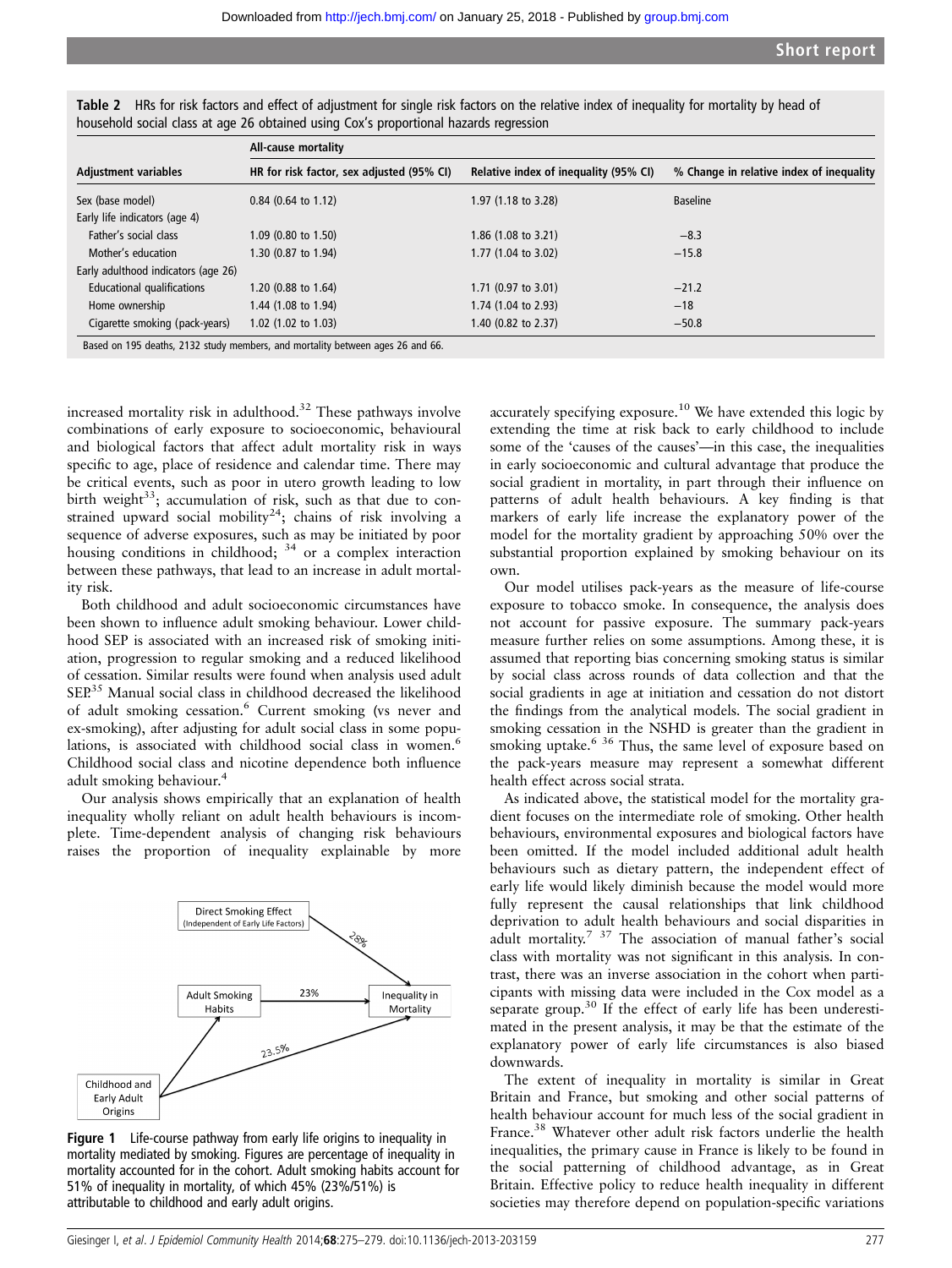#### Short report

Table 3 Effect of adjustment for early childhood and early adult socioeconomic indicators and health behaviours on the relative index of inequality (head of household social class at age 26) for mortality

|                                                             | <b>All-cause mortality</b>                        |                                                      |  |
|-------------------------------------------------------------|---------------------------------------------------|------------------------------------------------------|--|
|                                                             | Adjusted relative index<br>of inequality (95% CI) | % Change in relative index<br>of inequality (95% CI) |  |
| Adjustments                                                 |                                                   |                                                      |  |
| Sex (base model)                                            | 1.97 (1.18 to 3.28)                               | <b>Baseline</b>                                      |  |
| Early childhood variables                                   |                                                   |                                                      |  |
| Sex+father's social class+mother's education (model A)      | 1.74 (1.00 to 3.04)                               | $-18.1$ ( $-88$ to 17)                               |  |
| Early adult variables                                       |                                                   |                                                      |  |
| Sex+highest educational attainment+home ownership (model B) | 1.54 $(0.87 \text{ to } 2.75)$                    | $-35.8$ ( $-229$ to 0.5)                             |  |
| Cigarette smoking                                           |                                                   |                                                      |  |
| Sex+pack years smoked (model C)                             | 1.40 (0.82 to 2.37)                               | $-50.8$ ( $-188$ to $-23$ )                          |  |
| Early life-course variables                                 |                                                   |                                                      |  |
| Sex+early childhood+early adult variables (model D)         | 1.44 (0.79 to 2.62)                               | $-46.5$ ( $-181$ to 1.5)                             |  |
| Early life-course and smoking behaviour                     |                                                   |                                                      |  |
| Sex+early childhood+early adult variables+smoking (model E) | 1.19 (0.65 to 2.18)                               | $-74.3$ ( $-251$ to $-20$ )                          |  |

in measures along with similar life-course perspectives on the causes of health inequalities.<sup>30</sup> 39

#### What is already known on this subject

- $\triangleright$  Beliefs about the causes of social inequalities in health are central to the debate about what the appropriate policy response should be.
- ▸ Adult health behaviours provide a largely complete statistical explanation for inequalities in mortality when the analytical model incorporates time-varying measures of exposure.
- In the Whitehall II study, 72% of the social gradient in all-cause mortality could be explained by smoking behaviour, alcohol consumption, dietary indicators and physical activity, allowing for their variation over 24 years of follow-up.

#### What this study adds

- ▸ Differences in childhood and early adult circumstances are the underlying causes of social inequalities in both adult health behaviours and mortality.
- Policies focused only on adult health behaviours do not address the socially patterned causes of these behaviours or the independent role played by these causes in social inequalities in health.

Contributors IG, PG, DK, EB, PH-C and MM made substantial contributions to the conception and design, acquisition of data, or analysis and interpretation of data; and the final approval of the version to be published. IG, PG, DK and EB were responsible for drafting the article or revising it critically for important intellectual content.

Funding Professor Brunner is supported by the British Heart Foundation. Professor Kuh, and the MRC National Survey of Health and Development is supported by the UK Medical Research Council (MC\_UU\_12019/01).

#### Competing interests None.

Ethics approval The study received Multi-Centre Research Ethics Committee approval, and informed consent was given by cohort participants.

Provenance and peer review Not commissioned; externally peer reviewed.

Open Access This is an Open Access article distributed in accordance with the Creative Commons Attribution Non Commercial (CC BY-NC 3.0) license, which permits others to distribute, remix, adapt, build upon this work non-commercially, and license their derivative works on different terms, provided the original work is properly cited and the use is non-commercial. See: [http://creativecommons.org/](http://creativecommons.org/licenses/by-nc/3.0/) [licenses/by-nc/3.0/](http://creativecommons.org/licenses/by-nc/3.0/)

#### **REFERENCES**

- Laaka TA, Kauhanen J, Salonen J. Conditioning leisure time physical activity and cardio respiratory fitness in socio-demographic groups of middle-aged men in Eastern Finland. Int J Epidemiol 1996;25:86–93.
- 2 Gilman S, Abrams D, Buka S. Socioeconomic status over the life course and cigarette use: initiation, regular use and cessation. J Epidemiol Community Health 2003;57:802–8.
- 3 Martikainen P, Brunner E, Marmot M. Socioeconomic differences in dietary patterns among middle-aged men and women. Soc Sci Med 2003;56:1397–410.
- 4 Jefferies B, Graham H, Manor O, et al. Cigarette consumption and socio-economic circumstances in adolescence as predictors of adult smoking. Addiction 2003;98:1765–72.
- 5 Jefferies B, Power C, Graham H, et al. Changing social gradients in cigarette smoking and cessation over two decades of adult follow-up in a British birth cohort. J Public Health 2004;26:13–8.
- 6 Power C, Graham H, Due P, et al. The contribution of childhood and adult socioeconomic position to adult obesity and smoking behaviour: an international comparison. Int J Epidemiol 2005;34:335-44.
- 7 Lynch J, Kaplan G, Salonen J. Why do poor people behave poorly? Variation in adult health behaviours and psychosocial characteristics by stages of the socioeconomic lifecourse. Soc Sci Med 1997;44:809–19.
- 8 Osler M, Godtfredsen N, Prescott E. Childhood social circumstances and health behavior in midlife: the Metropolit 1953 Danish male birth cohort. Int J Epidemiol 2008;37:1367–74.
- 9 Dunn J. Health behaviour vs the stress of low socioeconomic status and health outcomes. JAMA 2010;303:1199–200.
- 10 Stringhini S, Severine S, Shipley M, et al. Association of socioeconomic position with health behaviors and mortality. JAMA 2010;303:1159–66.
- 11 Marmot M, Shipley M, Rose G. Inequalities in death-specific explanations of a general pattern? Lancet 1984;323:1003–6.
- Lantz P, House J, Lepkowski J, et al. Socioeconomic factors, health behaviours, and mortality: results from a nationally representative prospective study of US adults. JAMA 1998;279:1703–8.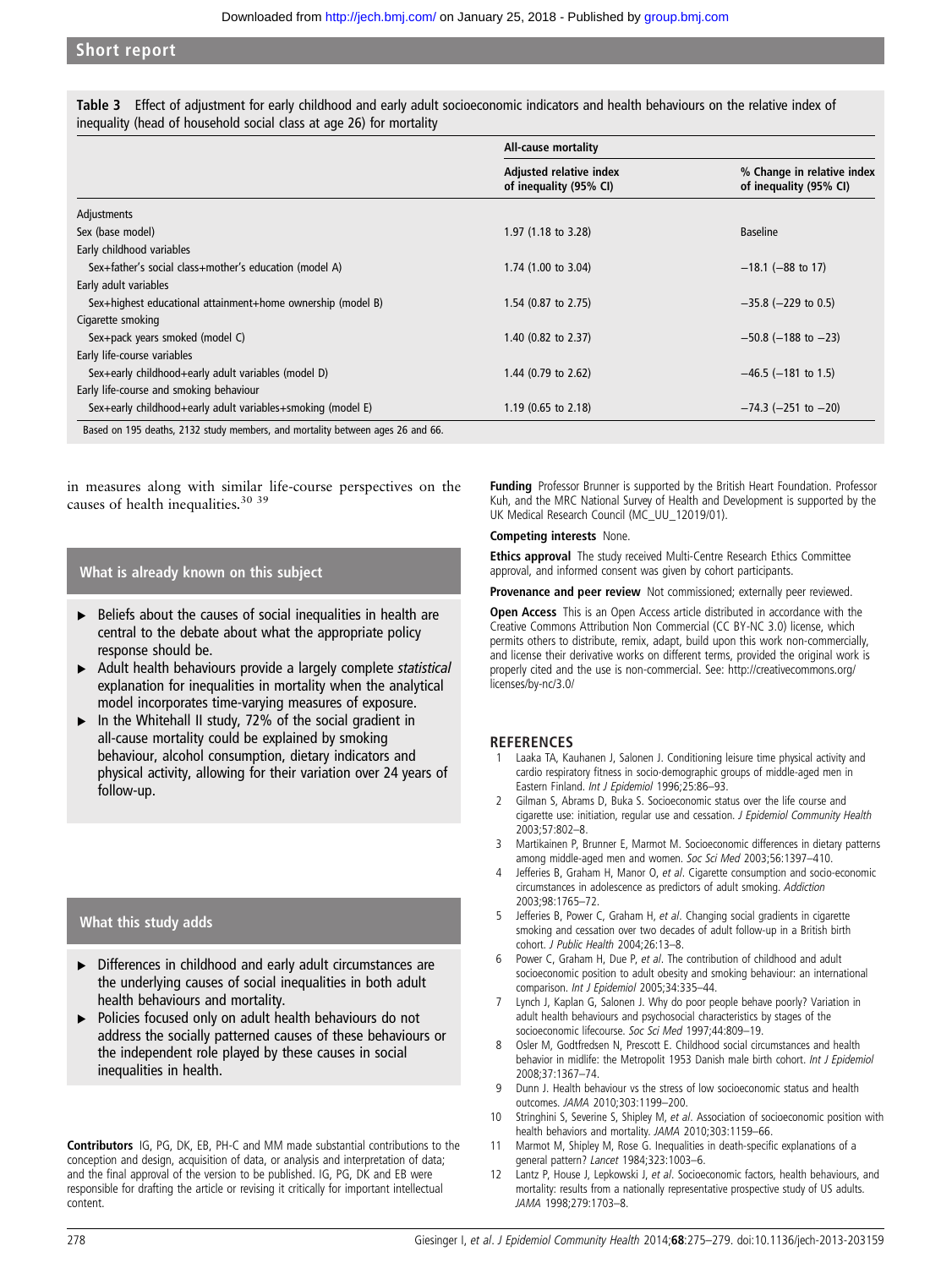- 13 Woodward M, Oliphant J, Lower G, et al. Contribution of contemporaneous risk factors to social inequality in coronary heart disease and all-cause mortality. Prev Med 2003;36:531–68.
- 14 Strand B, Tverdal A. Can cardiovascular risk factors and lifestyle explain the educational inequalities in mortality from ischemic heart disease and from other diseases? J Epidemiol Community Health 2004;58:705–9.
- Laaksonen M, Talala K, Martelin T, et al. Health behaviours as explanations for educational level differences in cardiovascular and all-cause mortality. Eur J Public Health 2008;18:38–43.
- 16 CSDH. Closing the gap in a generation: health equity through action on the social determinants of health. Final Report of the Commission on Social Determinants of Health. Geneva, World Health Organization, 2008.
- 17 Kuh D, Hardy R, Langenberg C, et al. Mortality in adults aged 26–54 years related to socioeconomic conditions in childhood and adulthood: post war birth cohort study. BMJ 2002;325:1076–80.
- 18 Kuh D, Shah I, Richards M, et al. Do childhood cognitive ability or smoking behaviour explain the influence of lifetime socio-economic conditions on premature adult mortality in a British post war birth cohort? Soc Sci Med 2009;68:1565–73.
- 19 Blane D. The life course, the social gradient, and health. In: Marmot M, Wilkinson RG, eds. Social determinants of health. 2nd edn. Oxford: Oxford University Press, 2006:54–77.
- 20 Galobardes B, Lynch JW, Smith GD. Is the association between childhood socioeconomic circumstances and cause-specific mortality established? Update of a systematic review. J Epidemiol Community Health 2008;62:387–90.
- 21 Blane D, Hart CL, Smith GD, et al. Association of cardiovascular disease risk factors with socioeconomic position during childhood and during adulthood. BMJ 1996;13:1434–8.
- 22 Davey Smith G, Hart C, Blane D, et al. Adverse socioeconomic conditions in childhood and cause specific adult mortality: prospective observational study. BMJ 1998;316:1631–35.
- 23 Brunner E, Shipley MJ, Blane D, et al. When does cardiovascular risk start? Past and present socioeconomic circumstances and risk factors in adulthood. J Epidemiol Community Health 1999;53:757–64.
- 24 Power C, Manor O, Matthews S. The duration and timing of exposure: effects of socioeconomic environment on adult health. Am J Public Health 1999;89:1059-65.
- 25 Naess Ø, Claussen B, Thelle DS, et al. Cumulative deprivation and cause specific mortality. A census based study of life course influences over three decades. J Epidemiol Community Health 2004;58:599–603.
- 26 Van Oort FV, van Lenthe FH, Mackenbach JP. Material, psychosocial, and behavioural factors in the explanation of educational inequalities in mortality in The Netherlands. J Epidemiol Community Health 2005;59:214–20.
- 27 Chandola T, Clarke P, Morris JN, et al. Pathways between education and health: a causal modelling approach. J R Statis Soc A 2006;169:337–59.
- 28 Kuh D, Pierce M, Adams J, et al. Updating the cohort profile for the MRC National Survey of Health and Development: a new clinic-based data collection for ageing research. Int J Epidemiol 2011;40:e1–9.
- 29 Wadsworth M, Kuh D, Richards M, et al. Cohort Profile: the 1946 national birth cohort (MRC National Survey of Health and Development). Int J Epidemiol 2006;35:49–54.
- 30 Strand B, Mishra G, Guralnik J, et al. Smoking history and physical performance in midlife: results from the British 1946 birth cohort. J Gerontol A BIol Sci Med Sci 2011;66:142–9.
- 31 Power C. Social and economic background and class inequalities in health among young adults. Soc Sci Med 1991;32:411–17.
- 32 Kuh D, Power C, Blane D, et al. Socioeconomic pathways between childhood and adult health. In: Kuh D, Ben Shlomo Y, eds. A life course approach to chronic disease epidemiology. 2nd edn. Oxford: Oxford University Press, 2004;370–96.
- 33 Bartley M, Power C, Blane D, et al. Birth weight and later socioeconomic disadvantage: evidence from the 1958 British cohort study. BMJ 1994;309: 1475–8.
- 34 Mann SL, Wadsworth MEJ, Colley JRT. Accumulation of factors influencing respiratory illness in members of a national birth cohort and their offspring. J Epidemiol Community Health 1992;36:286–92.
- 35 Gilman SE, Abrams DB, Buka SL. Socioeconomic status over the life course and stages of cigarette use: initiation, regular use, and cessation. J Epidemiol Community Health 2003;57:802–8.
- 36 Pugh H, Power C, Goldblatt P, et al. Women's lung cancer mortality, socio-economic status and changing smoking patterns. Soc Sci Med 1991;32:1105–10.
- 37 Brunner EJ, Mosdol A, Witte DR, et al. Patterns and 15-y risks of major coronary events, diabetes, and mortality. Am J Clin Nutr 2008;87:1414–21.
- 38 Stringhini S, Dugravot A, Shipley M, et al. Health behaviours, socioeconomic status, and mortality: further analysis of the British Whitehall II and the French GAZEL prospective cohorts. PLoS Med 2011;8:e1000419.
- 39 Marmot M. Fair society, healthy lives: the Marmot Review : strategic review of health inequalities in England post-2010. The Marmot Review. 2010.